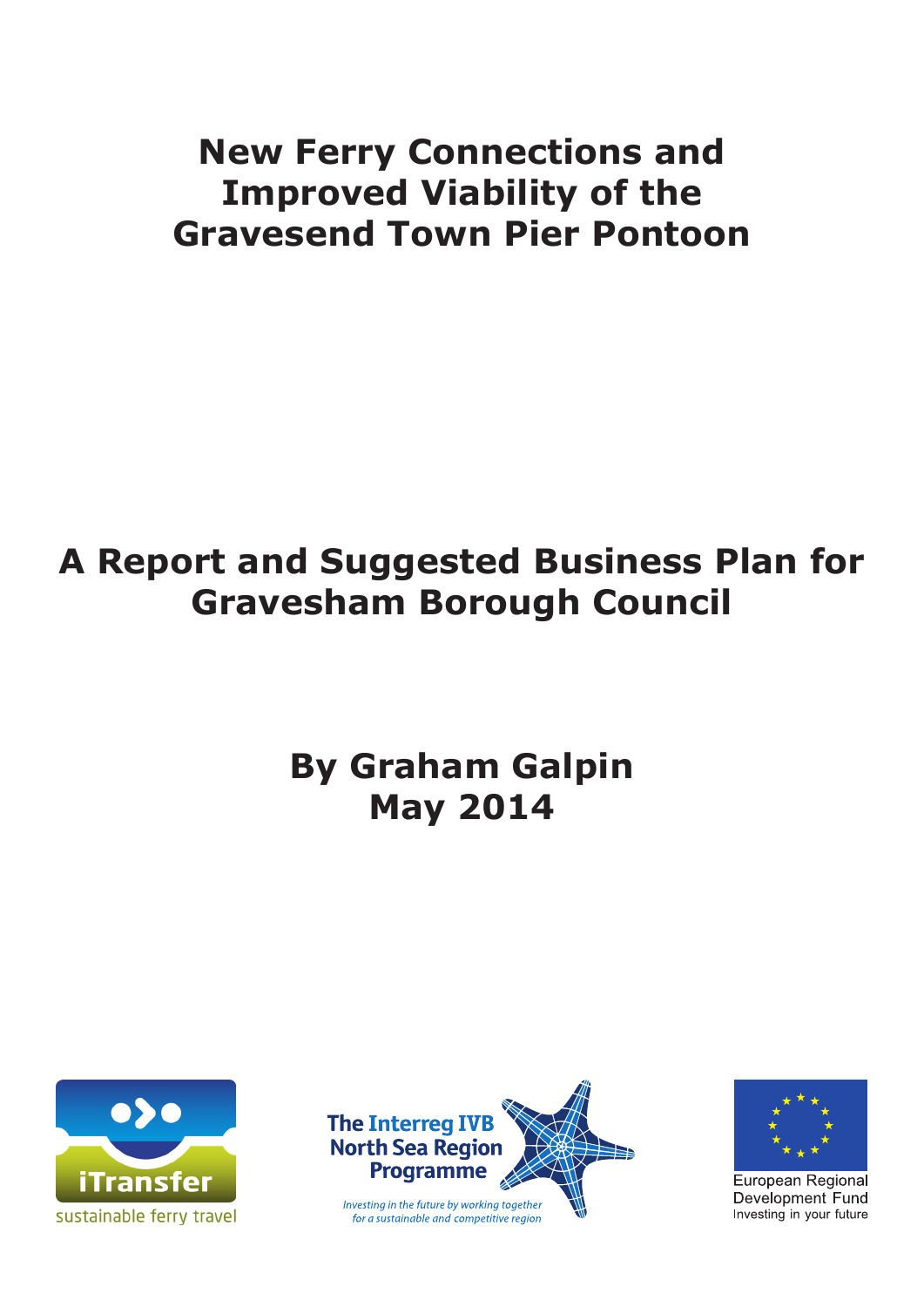# **Contents**

| <b>Background</b>                                         | Page 3  |
|-----------------------------------------------------------|---------|
| <b>Ferry Service Tender</b>                               | Page 5  |
| <b>The Present Management Structure</b><br>and Engagement | Page 6  |
| <b>New Ferry Opportunities Examined</b>                   | Page 9  |
| <b>Options Analysis</b>                                   | Page 12 |
| <b>Conclusions &amp; Recommendations</b>                  | Page 15 |
| Appendices                                                |         |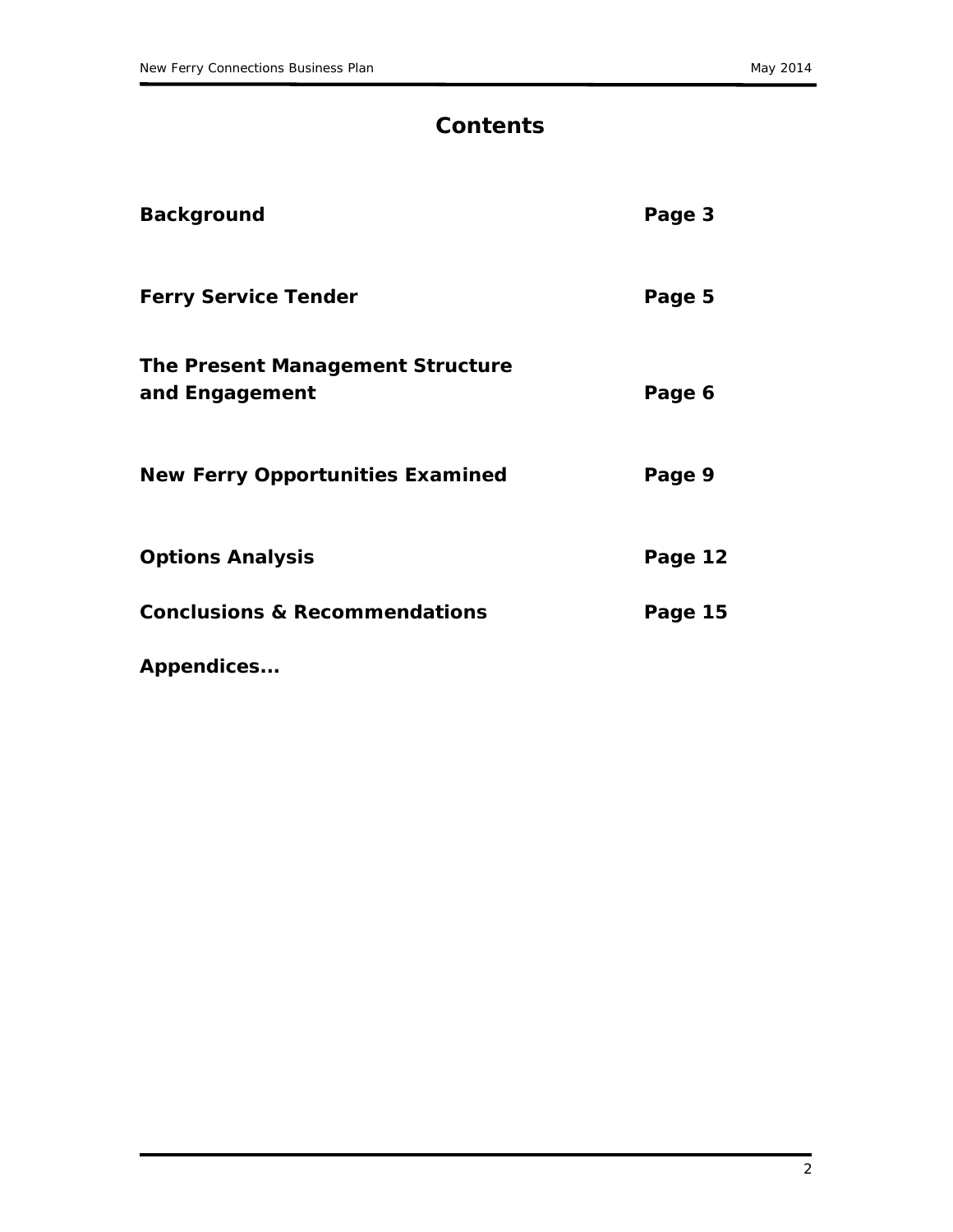### *1. BACKGROUND*

#### *Preamble*

- 1.1. Gravesham Borough Council is a partner in the iTransfer North Sea Region Interreg IVb project which is being led by the Institute for Sustainability in the UK. Other partners are located in Scotland and across the European mainland.
- 1.2 As part of the Interreg project Gravesham is committed to capitalising upon its investment in the Pontoon located on Town Pier Gravesend. This report is examining options for additional and improved ferry services to use the Pontoon.
- 1.3 In addition the project is seeking to establish how the Pontoon can be financially sustainable, and whether there is added value by extending the pontoon.

### *Pontoon: Phase 1*

- 1.4 In 2009 GHg Consultancy Ltd, led by Graham Galpin provided a business plan for the proposed Pontoon as initially designed so as to provide mooring options for visiting ships and boats. It was also to be the Gravesend base for ferry services between Gravesend and Tilbury and possibly to London.
- 1.5 As a result of an iTransfer Partner workshop in Gravesend on 6 September 2010, based on input from Project Partners, the decision was taken to simplify the design, including reducing the length of the pontoon by 50% and hence bring the construction costs within the budget available.
- 1.6 At the time of writing the final balance on the project is still under discussion.
- 1.7 The existing operator of the Gravesend Tilbury Ferry was the owner of the pier from which it operated on the south bank, but the service was relocated in 2012 when the Pontoon was commissioned.
- 1.8 The pontoon serves a number of markets for moorings. Historically the originally proposed pontoon was to be twice the length than that constructed. This has created some issues and conflicts in maximising its utilisation. This is because the present provider of the Tilbury ferry needs a great deal of berthing space throughout the year, creating a situation where other vessels cannot use the outer berth.
- 1.9 After commissioning the pontoon has hosted a wide range of other vessels, including the Paddle Steamer Waverley and her sister ship Balmoral.
- 1.10 Since the time of the pontoon's construction, a number of major new proposals have been announced which potentially offer opportunities for new passenger ferry routes using the pontoon and hence increasing travel by water. Included in these are the Paramount Park proposed for the Swanscombe Peninsular, London Gateway and most recently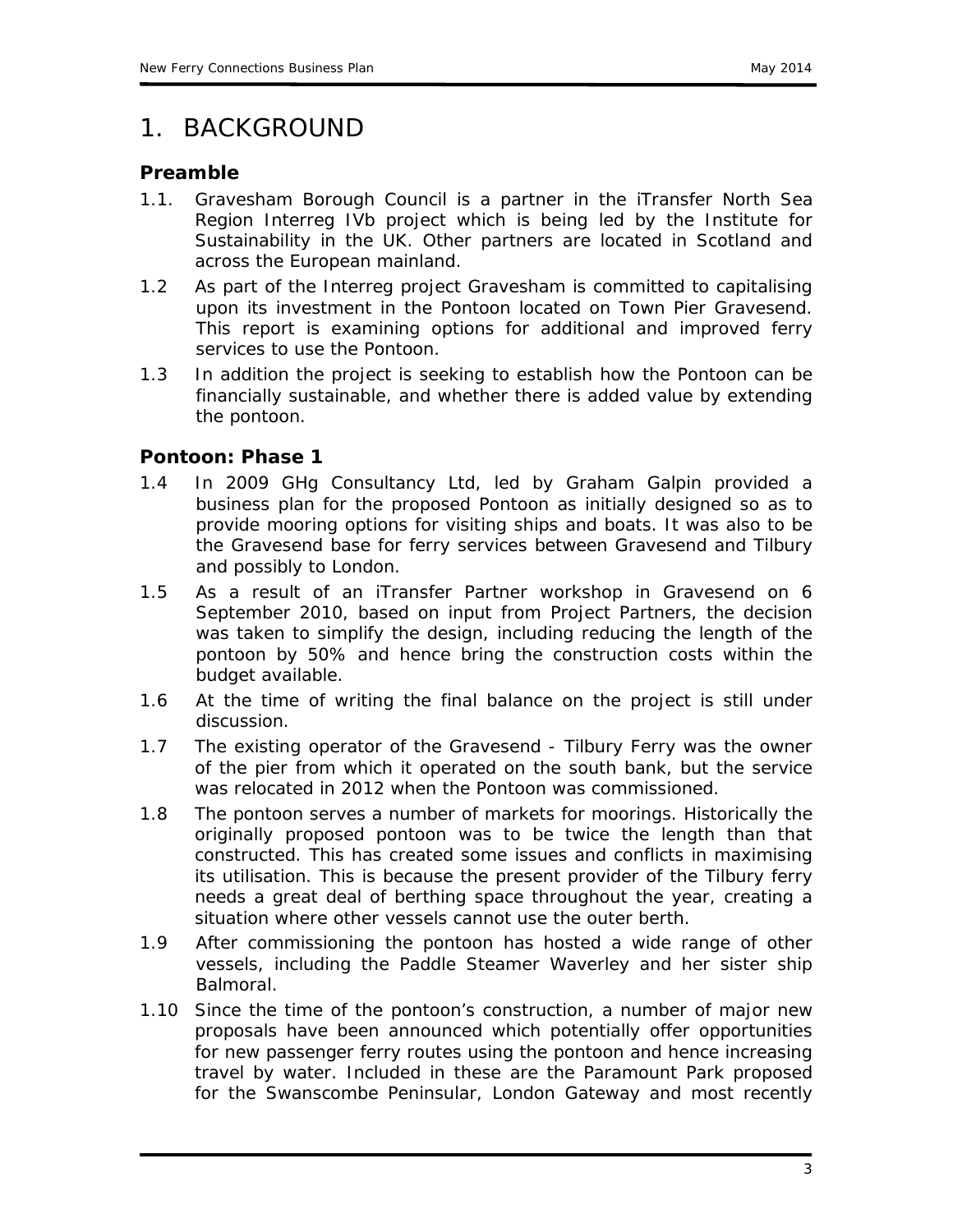the Chancellor of the Exchequer has announced an investment of £200 million in kick-starting a Garden City of 15,000 homes in Eastern Quarry at Ebbsfleet. The time frame is not clear as yet, nor the source of funding, but it is clear that up to 30,000 new ferry route users could be located close to the river.

- 1.11 The proposed Paramount theme park is expected to receive 15 million visitors annually and to open by 2017.
- 1.12 It was always foreseen that the pontoon could maximise interconnectivity with other public transport routes such as High Speed 1, Eurostar at Ebbsfleet, C2C, bus and other rail services. This remains on the agenda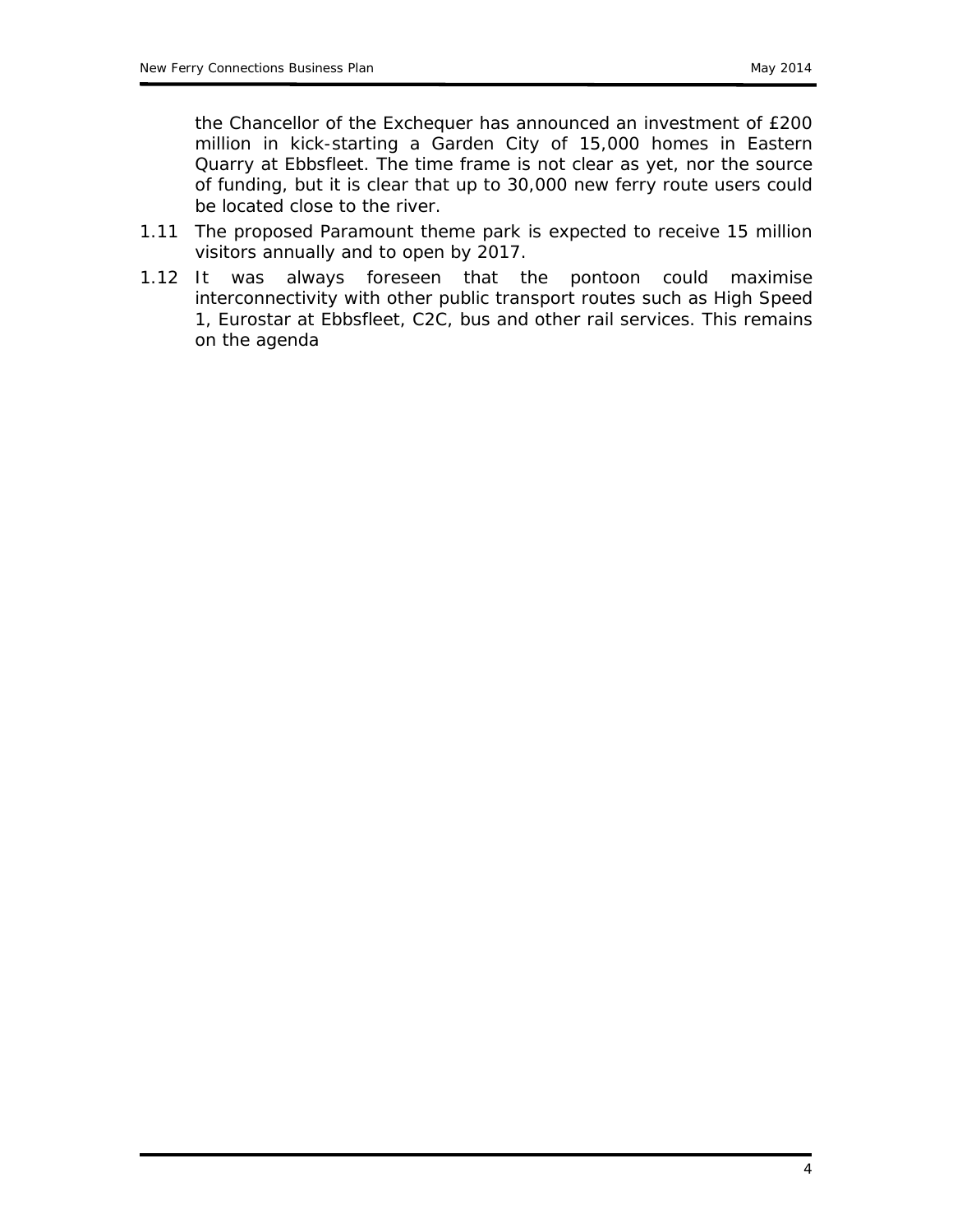# **2. FERRY SERVICE TENDER**

- 2.1 The Tilbury\Gravesend Ferry is funded by a joint agreement between Thurrock Council and Kent County Council. Kent County Council is operating a procurement process for a three year contract to deliver the ferry service. Presently the contractor is The Lower Thames and Medway Passenger Boat Company. This present service supplier is reluctant to use the inner face of the Pontoon, although the pontoon has been designed and constructed specifically to allow the ferry to use both inside and outside faces.
- 2.2 The present schedule is shown in Appendix 1.
- 2.3 The criteria on the tender documentation places most emphasis on cost (90%) with only the remaining 10% on quality. The project has a limited duration of three years.
- 2.4 A concern could be that the successful operator would not recover its initial investment over such a constrained period and thus the viability of an operation complying with the tender brief could be severely compromised.
- 2.5 In broader terms the tender suggests that a service deliverer can propose new routes based with the present Pontoon as a base. If it is assumed that the service will be time and profit constrained, it appears likely that the appetite for developing routes beyond the base offer will be reduced.
- 2.6 It is worthy of note that the successful tenderer must commit to mooring on the inside of the pontoons on both sides of the river. This should be rigorously enforced to ensure that the out face of the Gravesham Pontoon is available for other craft.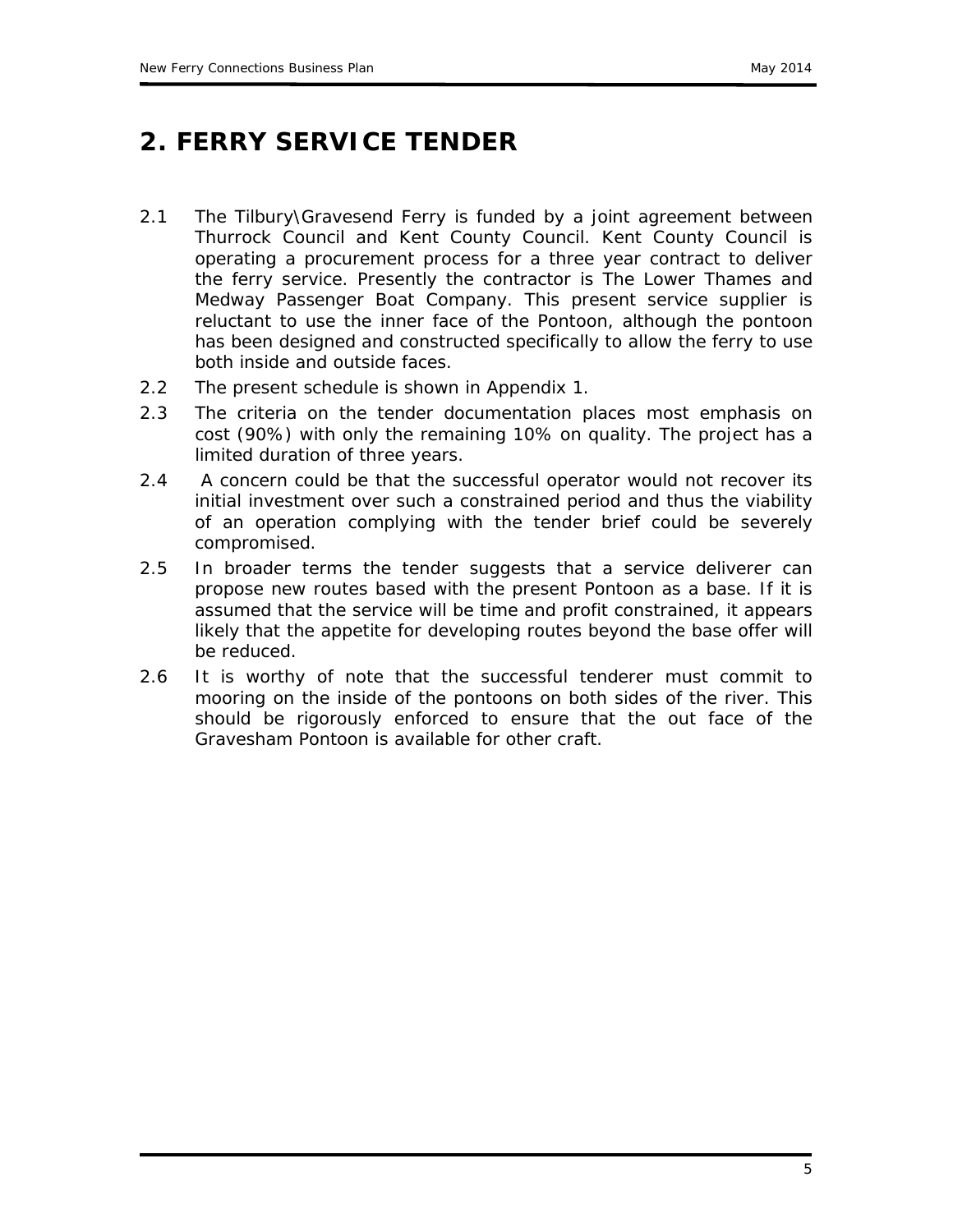# **3. THE PRESENT MANAGEMENT STRUCTURE AND ENGAGEMENT**

#### *Access*

- 3.1 The pontoon is accessed from the south bank of the Thames (of necessity) via Town Pier. This is through an access shared with the leaseholders of the Riva Bar. Access is manually managed with gates locked by the Riva Bar. Presently this is restricted to between 9am and Dusk.
- 3.2 The pontoon could be provided with an automatic door control system eliminating dependency on the Riva Bar. This is discussed later.

#### *Span of Control*

- 3.3 The Pontoon is owned by Gravesham Borough Council (GBC) and mooring buoys owned by the Port of London Authority (PLA) but leased to GBC. They are managed, along with St Andrew's Quay on behalf of Gravesham by London River Moorings (LRM). This organisation includes the two principals and a part time worker. Between them they maintain the bookings and have, in the past, heavily marketed the pontoon to the sailing community (they "blitzed the river"). In addition they have communicated via email and postings on boating websites and through advertisements in yachting magazines.
- 3.4 A critical success factor for the pontoon is that it is "one tide" from London. This has had some benefit in marketing and as the company also runs the Canal Basin (St Andrew's). LRM comment that by having the three mooring assets they are able to provide flexibility, for example by holding vessels on the buoys until the tide is right for them to enter the Basin. This flexibility could prove important in future ferry and mooring management.
- 3.5 LRM have had some success in mooring management and claim to have turned the St Andrew's Quay around from a loss making asset to one generating profit.

#### *Charging, Present Usage and Finance*

- 3.6 In a report from LRM the utilisation of the Pontoon (other than for the present ferry service) was not great and the tariffs levied were not high, but were at substantially at the market rate. Compare the table below with Ramsgate Marina which levies a charge of £2.96/metre per day (summer) on private leisure craft and £2.45/metre during winter month. At this rate a 10m vessel would be charged at almost identical rates to Gravesend.
- 3.7 The table 1 in Appendix 2 shows that total income via usage of the pontoon is £6,563. There are potentially 95 days when no users are mooring on one side of the pontoon, or using the space not utilised by the Tilbury Ferry. Were two moorings made per day there is the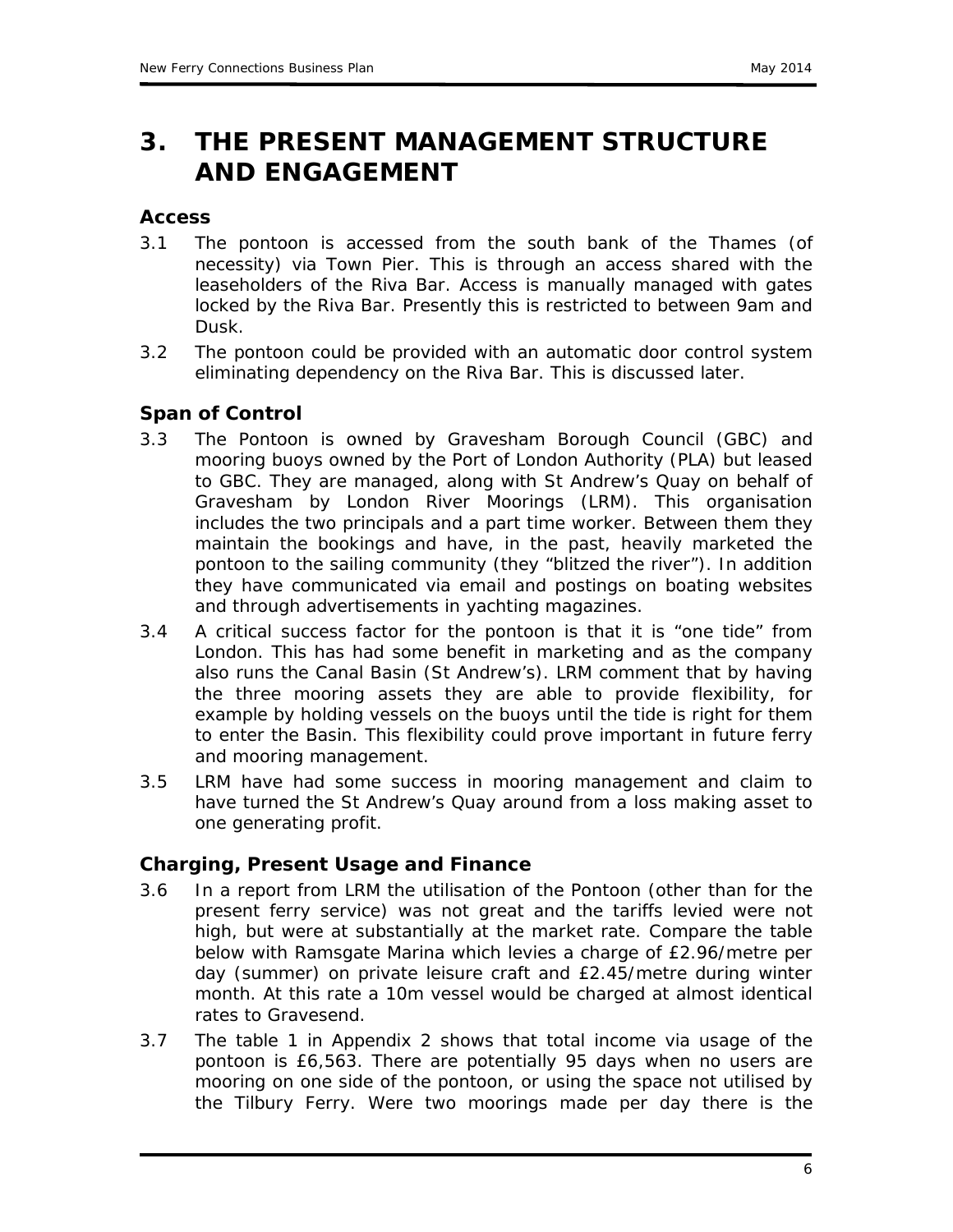potential for an additional £5,700 income. This provides a potential total income of £14,263. This should be seen as guidance only.

- 3.8 Table 2 in Appendix 2 shows that the costs incurred by LRM are £7,110, hence providing and operating loss for the management of the pontoon of £547. This is offset by £15,000 fees paid by Gravesham Borough Council for managing the facility. Hence the profit before taxation for LRM is £14,453.
- 3.9 If utilisation of the pontoon by additional mooring as suggested in paragraph 3.8, then the pontoon would more than break even. The increased usage could come from a daily ferry to London Gateway and a commuter route to London then this could create a consistent surplus.

### *Quality of Service*

- 3.10 A significant weakness in the provision of the service is the robustness of the LRM principals. It is a small business and is close to being at full stretch. The systems are unsophisticated and it is thought unlikely that they could cope with the additional pressures of continuously marketing and managing a busy pontoon. Some of that pressure could be relieved should spare capacity be filled, in part, by additional and regular ferry services.
- 3.11 This research suggests that LRM are a credible organisation for the day-to-day running of moorings including the pontoon. Increasing the attractiveness of the pontoon and moorings to other users, including ferries, will require a different standard of strategic management. This appears to be beyond the resources of the present contractor, but it is suggested that they are effective in and capable of running the dayto-day, on site activities.
- 3.12 Therefore it appears to be a sound case for seeking an additional strategic delivery partner, which can have a stake in the profitability of the pontoon and buoys. This would need to be procured through standard routes and with the terms of reference set out.
- 3.13 The strategic partners' terms of reference could allow for:
	- Marketing
	- Dealing with ferry operators and facilitating new route provision
	- Electronic access management via the monitored CCTV
	- Bookings via a dedicated website
	- Financial management.
- 3.14 Costs for this in-house service should reflect a profit share clause to encourage active promotion of the facilities. There is evidence of interested parties to provide this element of the service.

#### *Accommodating Passengers*

3.15 Whilst in the foreseeable future potential constraints are unlikely to be in terms of existing pontoon infrastructure, it must be borne in mind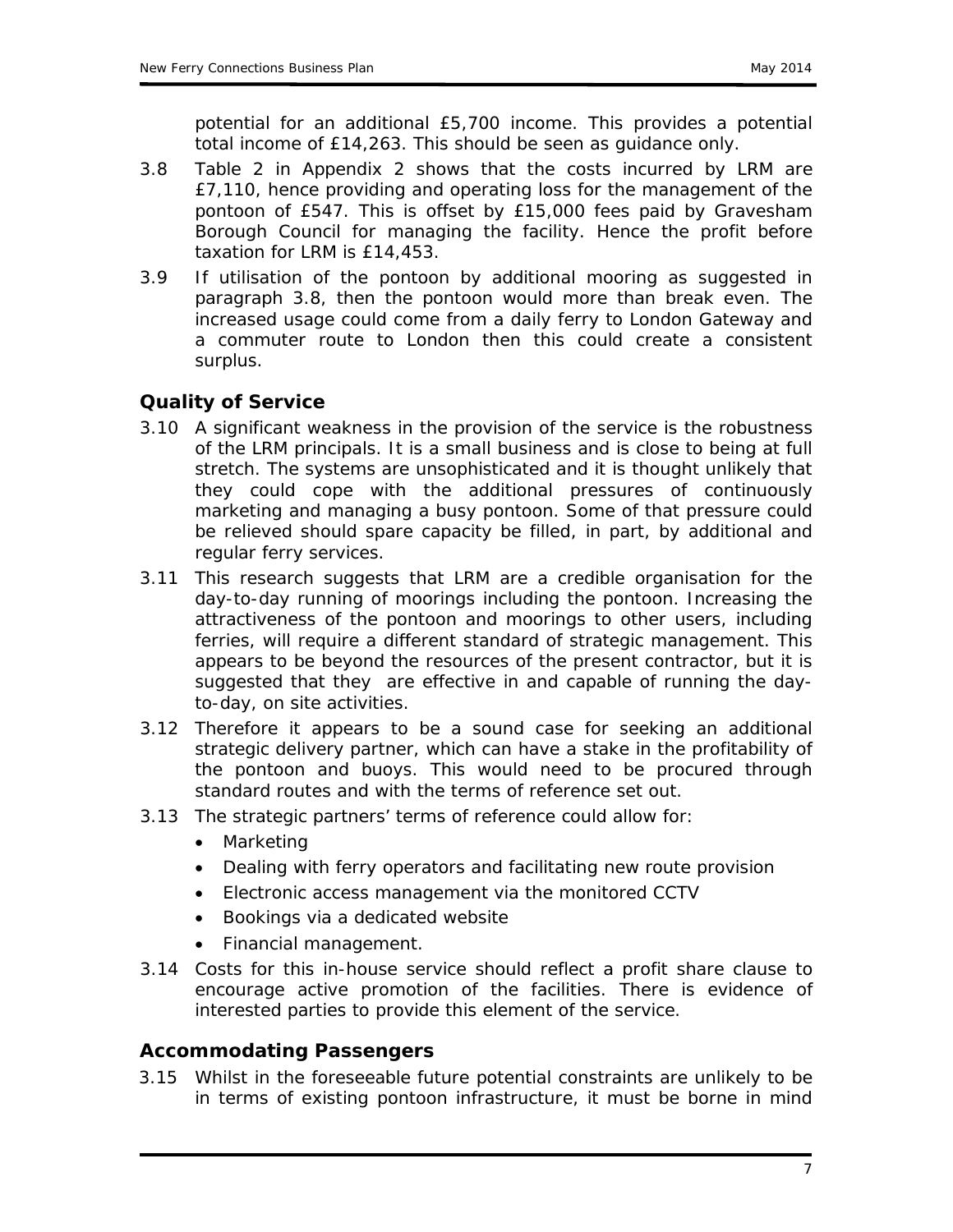that there may need to be modifications to the pontoon mooring space in the future. This is not projected until evidence of growing usage is available.

- 3.16 In addition the ease of access for passengers arriving to use the pontoon must be considered. In terms of car parking is assumed that ferry users would be long stay (more than 3 hours) rather than short stay.
- 3.17 A 2009 car parking survey commissioned by the Council showed that the take up of vehicles parking for a 2 plus hours stay, most likely for work purposes in close proximity to the pontoon is as shown below
	- Market Square 14.2%
	- Horn Yard 13.9%
	- West Street 22.0%
	- St George's Centre 2.6%
	- Rathmore Road 65.4%

| Car Park              | Capacity | Short/Long | Cost $6+Hrs$ | Future  | Walking          |
|-----------------------|----------|------------|--------------|---------|------------------|
|                       |          |            |              | Planned | Distance*        |
| Horn Yard             | 88       | Short      | £6.50        | 131     | 190 <sub>m</sub> |
| Market Square         | 123      | Short      | £6.50        |         | 240m             |
| St George's           | 372      | Short      | £5.00        | 454     | 280m             |
| <b>West Street</b>    | 76       | Short      | £6.50        |         | 200 <sub>m</sub> |
| <b>Milton Place</b>   | 136      | Long       | £3.00        | 136     | 600m             |
| <b>Lord Street</b>    | 185      | Long       | Permit only  | 185     | 550m             |
| Rathmore<br>Road      | 224      | Short      | £6.50        | 224     | 560m             |
| <b>Parrock Street</b> | 648      | Short      | £6.50        | 648     | 670 <sub>m</sub> |
| Gurdwara              | 231      | Long       | £3.00        | 231     | 940 <sub>m</sub> |

#### **Car Parking Capacity costs and distance from Pontoon**

\*Walking distances are to Town Pier entrance

*Issues around parking*

- There is no evidence as to existing usage of car parking by ferry passengers
- 'Future Planned' relates to new permitted development
- Local car parks close to ferry are all managed as short stay (with some permit use for a variety of reasons)
- GBC has had a report on car parking which did not consider this issue but that does not exclude it from future consideration as circumstances change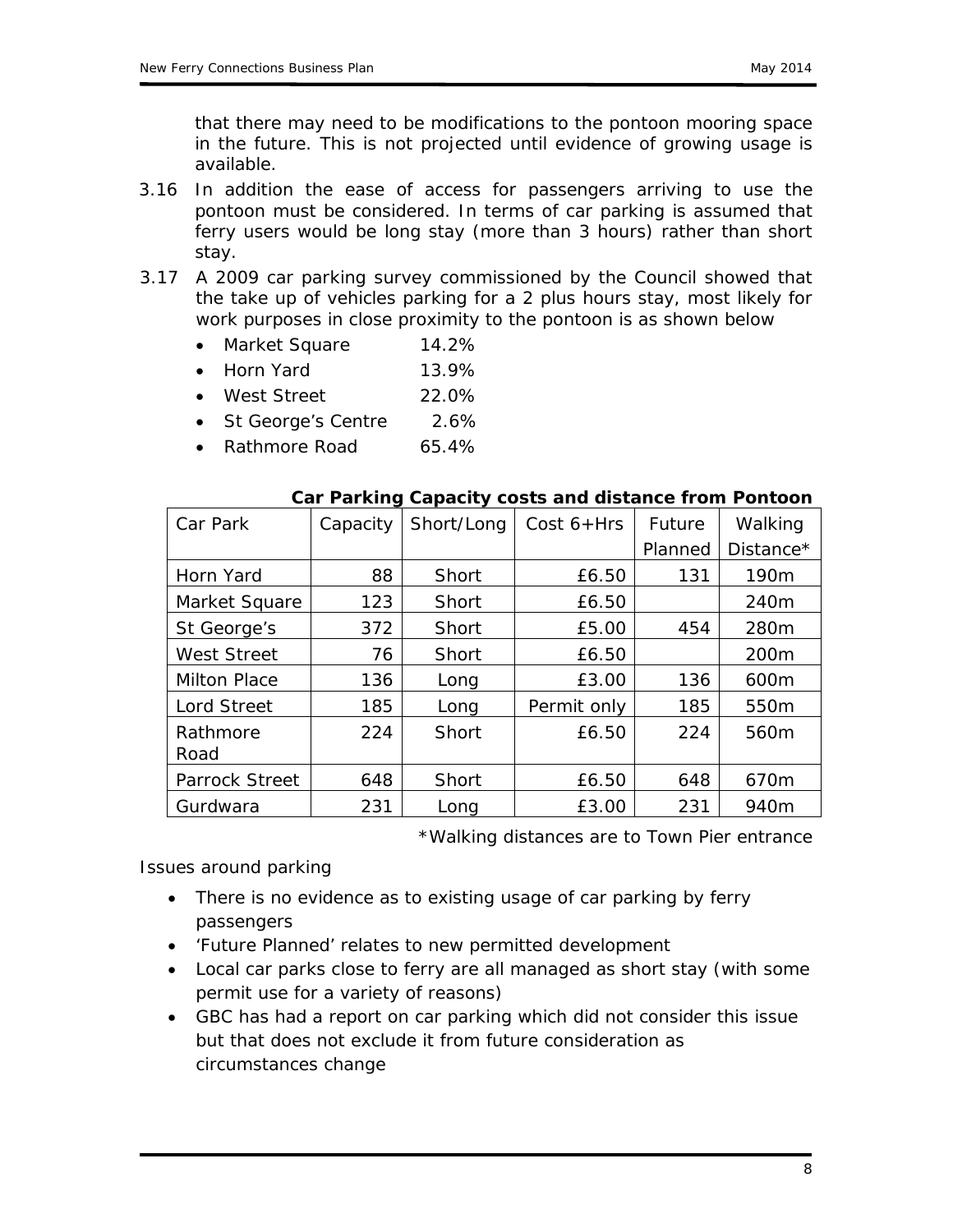- The figures given are for public usable car parking spaces and accepts the prospect of ownership change and perhaps some change in emphasis in client base but not overall capacity change
- 3.17 Peak usage of the ferry could realistically be served very well by charter coach feeds. These could relay passengers to the ferries at peak times without adding significantly to town centre traffic. It is understood that there is a potential market which could use a coach link from the Medway towns.
- 3.18 Accommodating increased usage as an embarkation point for commuting should also consider a travel plan that encourages access via walking, cycling and public transport.
- 3.19 The 40 metre pontoon is, at present, available much of the time. One half is used by the Tilbury Ferry. When the Waverley is berthed this takes up the whole of the front mooring but this is only for a limited period of the year. With careful management it should be possible to operate two ferry services simultaneously, and moor other vessels.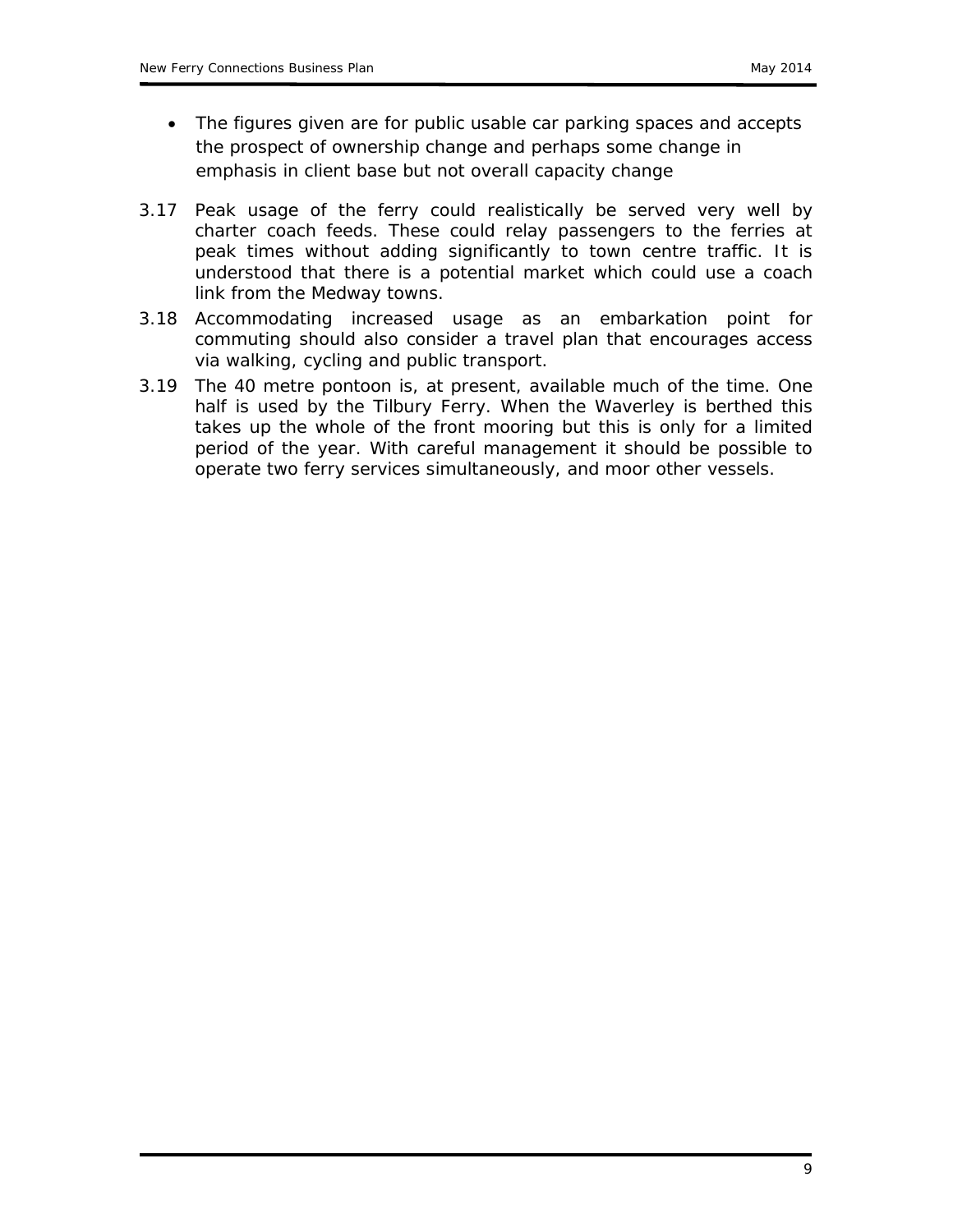# **4.NEW FERRY OPPORTUNITIES EXAMINED**

#### *Partners*

4.1 In the first instance the research discussed the opportunities for Partners in iTransfer for linking their services to Gravesend. None were able or enthusiastic in long distance links to Gravesend. Some were constrained by their articles of association others by their degree of preparedness. It should be noted that Gravesham has progressed considerably faster in some aspects of the iTransfer programme.

### *Cruise Terminal*

- 4.2 The managers of the Tilbury Cruise Terminal appeared uninterested in an enhanced ferry service, believing that they were better served by the C2C rail link and the on-site parking facilities they had. The Cruise Terminal spokesman was adamant that any new ferry service to Tilbury had to moor to the rear of their pontoon north of the river. In the past they have articulated an evidence based need for a Sunday Gravesend – Tilbury ferry service in addition to the weekday services.
- 4.3 It was also observed that services from the pontoon to Southend would prove difficult to integrate into a river ferry service. This was because by Southend the vessel would have to be seaworthy, moving it to a more costly level and with consequent incompatibility with river transit.

### *Paramount*

- 4.1 Paramount films have granted a licence for a proposed £2.8 billion Theme Park at Swanscombe Peninsular, 3 miles west of Town Pier Pontoon on the River Thames. It is expected that the theme park will open in 2017 or 2018.
- 4.2 This resort is viewed by Kent County Council (KCC) as the primary development opportunity in Kent for the Thames Gateway. In the South East Local Enterprise Partnership Growth Plan submitted to Government it is identified alongside Ebbsfleet Garden City.
- 4.3 GBC and KCC Cabinet members are of the view that the Theme Park is most likely to create economic growth in north Kent. It may precede the Garden City in delivery.
- 4.4 The park could generate up to 27,000 jobs, both part and full time. In addition there will be 15,000,000 visitors per year. It is viewed by KCC that most of these employees and visitors will reach their destination by rail to Ebbsfleet International, with a significant number arriving by motor vehicle from a new junction from the M25/M2 linked to a new Thames crossing. The developer has proposed 4 river-taxi berths on the site which offers increased potential commuter usage
- 4.5 The number of visitors and employees on site shows a potential for thousands of additional new river passenger trips per annum. A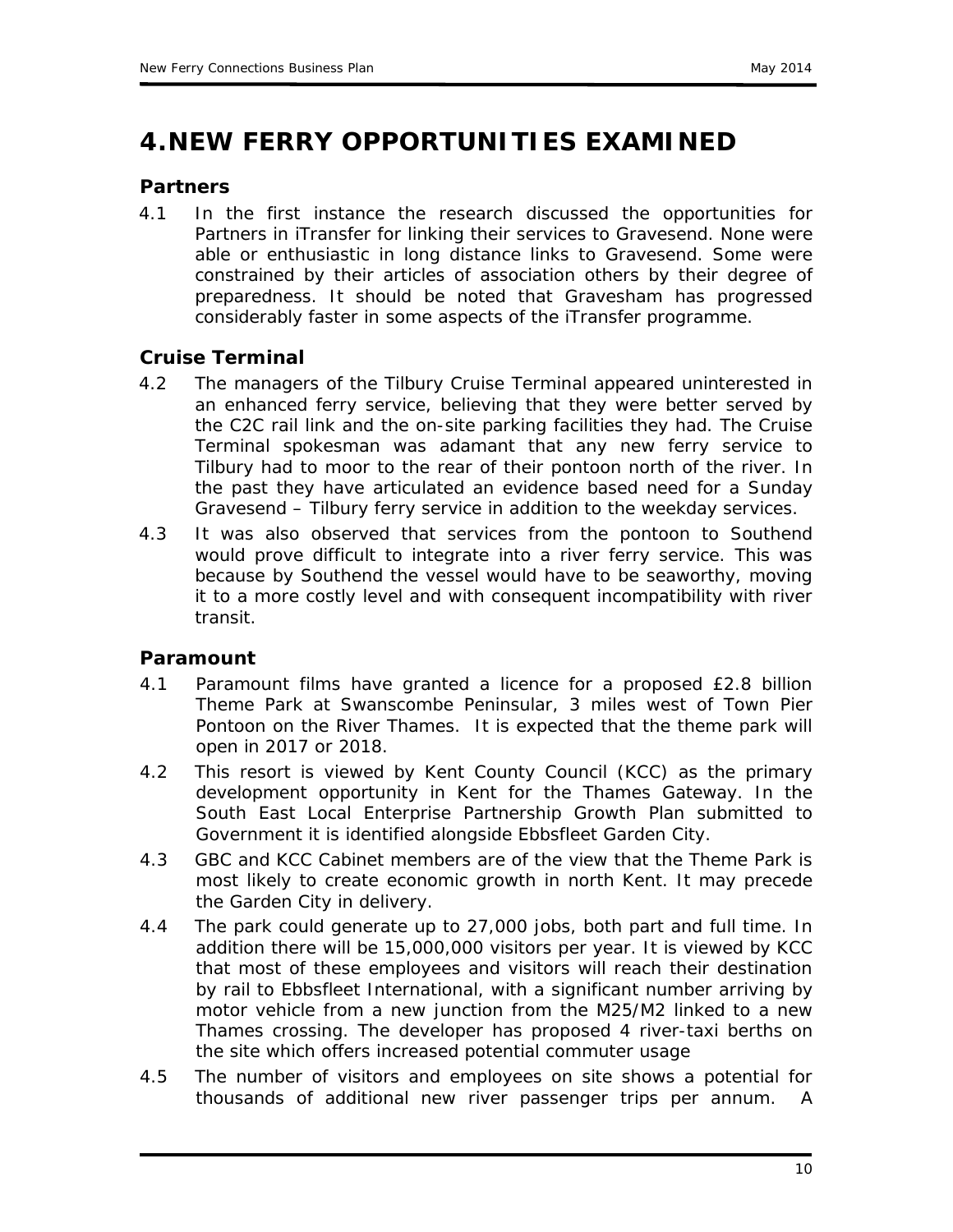Thames-based ferry company known to the Council has expressed an interest in this service and Paramount has equally foreseen this as a facility. The division of potential visitors between road, rail and potential river routes has yet to be established, but the provider will need to negotiate directly with the managers of the franchise. It is likely that most visitors are likely to travel to Paramount from London.

4.6 It seems likely that this service would run in concert with commuter traffic to London, covering the costs of the return journey. This operators vessel will accommodate 200 passengers and will prove a valuable tool in justifying a continuous service, at least to Swanscombe. As this facility is not likely to be required until 2018, this should be considered only in the medium term.

#### *Commuter Services*

- 4.7 There is genuine interest in a shuttle ferry to move commuters to and from Gravesend to Canary Wharf, Stratford and London. At Canary Wharf it will be possible to access Cross Rail which will provide linkages to London and beyond to Heathrow and Reading and ultimately HS2.
- 4.8 This route in the most direct way to access the commercial heart of London and can be delivered throughout the year. The Thames-based ferry company known to the Council has expressed interest but would require 120 passengers daily to break even, based upon 260 working days per year.
- 4.9 At present the fair is likely to be £12 return, hence an annual season ticket based on this cost would be £3,120. To carry out the same journey by rail on an annual season ticket would cost £3,176 for traditional rail services and £4,284 on the high speed service.
- 4.10 It should also be noted that Reliance Travel has daily commuter services from Gravesend to London and back at £2,000 per annum. This service takes just under an hour to reach central London, but can be impacted upon by traffic difficulties.
- 4.11 A potential service would be at peak times morning and evening and one Thames-based ferry service has had preliminary discussions with a coach company. They have discussed bringing commuters from Medway to Gravesend to board the commuter vessel and take them back daily. This adds capacity to the coach company's daily commuter service and adds capacity to a Ferry service.
- 4.12 This appears to be a workable service and negotiations with the ferry company could proceed to establish a time frame and publicity strategy to create this market. The operator should pay a reasonable fee for use of the Pontoon.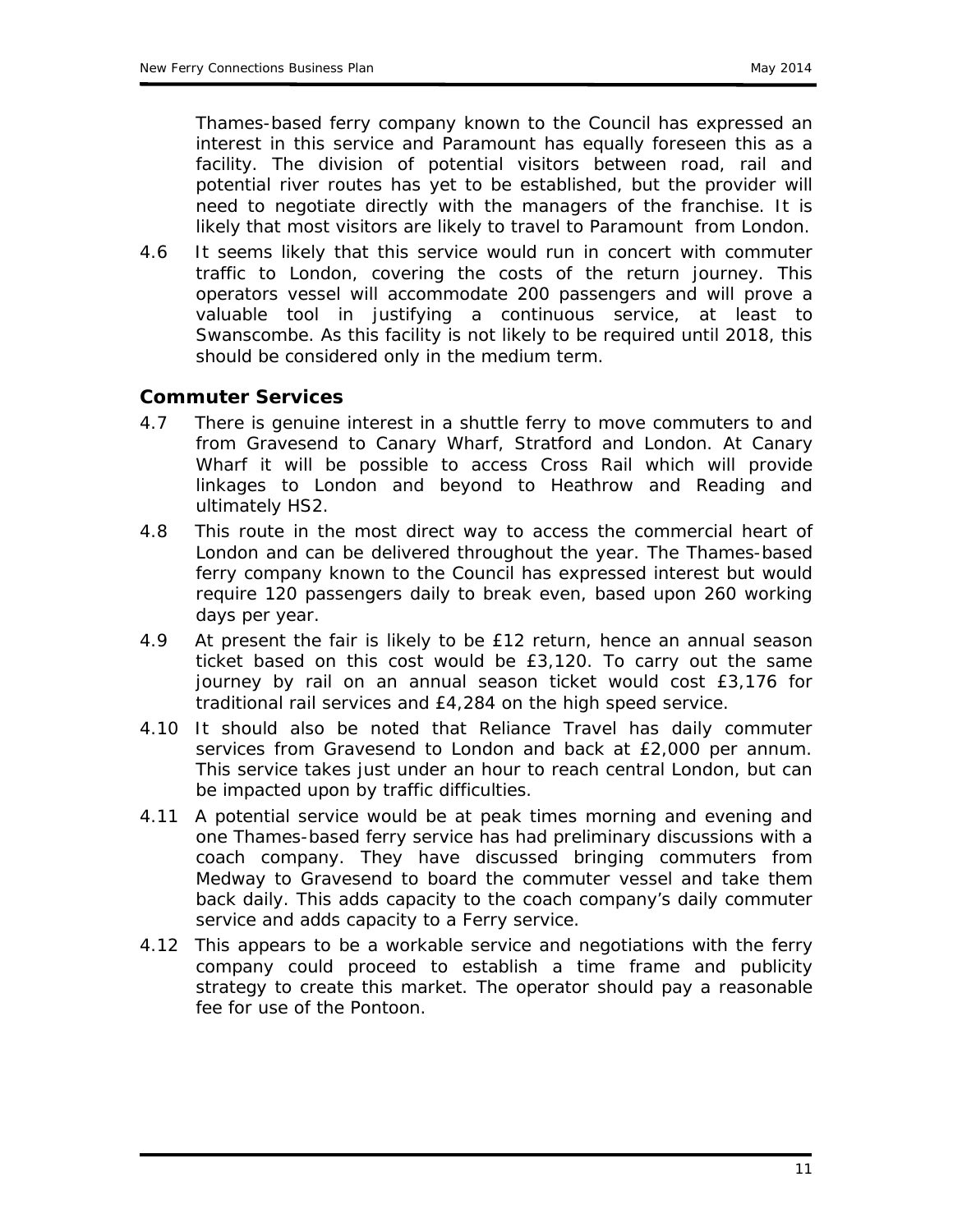#### *London Gateway*

- 4.13 UK's newest deep-sea container port (London Gateway) which is combined with Europe's largest logistics park. This is located on the north bank 7 miles downstream of central Gravesend.
- 4.14 During a visit to the port it was noted that the port was in operation at about 25% capacity. The port is capable of accommodating the largest container ships with an impressive storage and logistics centre. Marks & Spencer's southern distribution centre will be located on site.
- 4.15 In addition to taking the world's largest container ships with their crew, this will create 12,000 direct jobs over the next 10 years. Presently 10% (33 people) of employees are from south of the Thames. A travel pattern is shown on the table in Appendix 4. Most come from Medway, Gravesham and Dartford, but others travel from as far as Ashford.
- 4.16 London Gateway are confronting their sustainable travel plan and realise that access from Gravesend via river ferry is a realistic option. They have made available a berth to the western end of the port which can receive a ferry without interruption from the container ship traffic.
- 4.17 At its peak, after 10 years development, the potential proportion of people coming from south of the Thames is likely to be in the region of 1,200. These will be split into four shifts to provide 24 hour seven day coverage for the Port. Hence each shift will require approximately 300 people. The rotating shift changes are at 6am, 2pm and 10pm, with one shift always resting.
- 4.18 Tilbury has expressed an interest in being part of the service to and from London Gateway. This is likely to increase the viability of the service and will potentially allow mooring during rest periods at either the Pontoon or at the Tilbury side.
- 4.19 A Thames based vessel operator has expressed considerable interest in this service and their vessel could accommodate 200 on each trip. The likelihood is that the demand for 200 passengers will not be achieved for some time, but the service could be dovetailed into the commuter service to the Capital, with the ferry mooring after the evening return journey until ready for the evening trip. Other trips could be piggybacked onto the early morning London service. The ferry operator would be expected to pay a service charge for use of the pontoon.

### *Ferry access to the Pontoon*

4.20 There may be times when the pontoon is quite full with other vessels and the Gateway and London ferry would appear to be precluded from mooring; however there is little evidence that investing in a significant extension to the pontoon would be value for money. The evidence at this time is that there are only about ten days a year when the pontoon is full. This would be when the Waverley is in the town.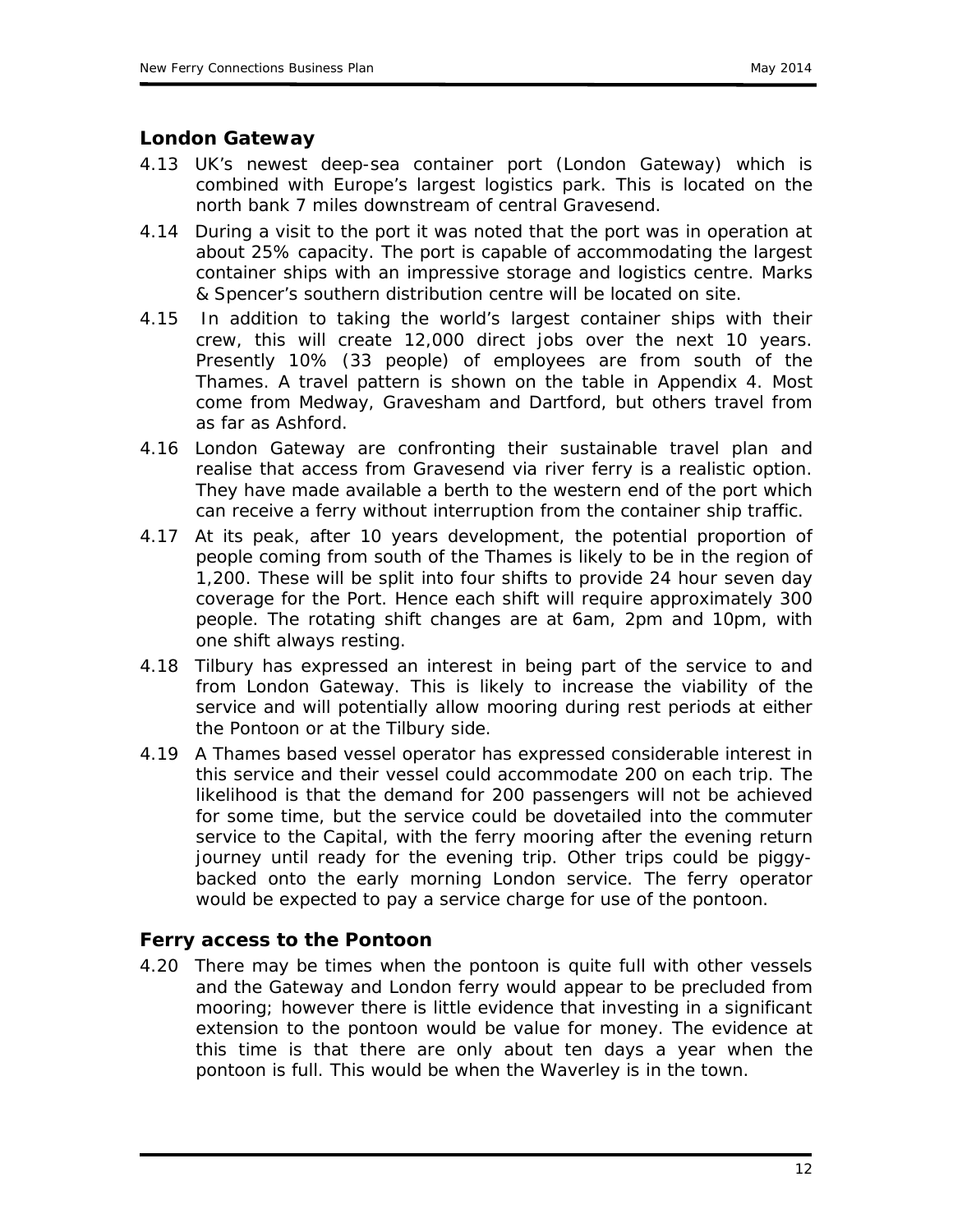- 4.21 A consideration for the future, after the letting of the contract for the Gravesend - Tilbury ferry now, or in three years time, at renewal, is that the present operator may not be retained. If this is the case the owner may be open to offers to sell his West Pier. However it appears that the state of repair is poor and it may well be more economically viable to install a modular extension to the pontoon.
- 4.22 In the short term the West Pier facility could supplement the pontoon resource, before evidence is gathered to support an economic case for procurement. Alternatively, the use of partner's resources in Tilbury may be possible.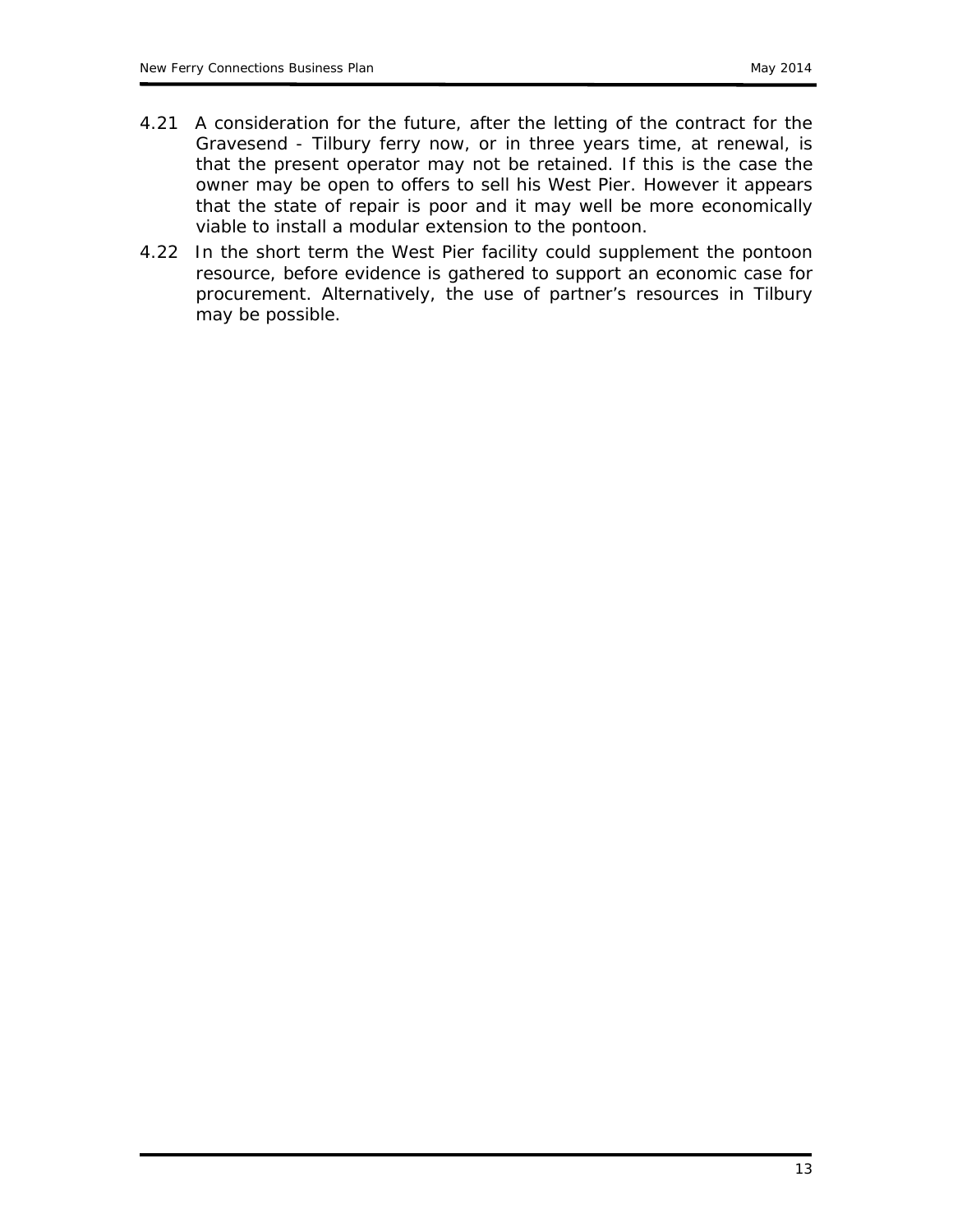# **5.OPTIONS ANALYSIS**

### *Option 1 – do nothing*

- 5.1 If there remains no change to the present usage and management then the outturn will be that the pontoon will continue to cost Gravesham Borough Council £15,000 per annum but without the security of a robust organisation to manage the facility.
- 5.2 It could continue as it stands but there remains the potential for increased usage which will strain the resources of the existing managers.
- 5.3 The organic development of take up of the pontoon as a mooring is unlikely as it would appear that regular marketing would be a priority to achieve this.
- 5.4 Marketing the pontoon to a greater degree than that which has already taken place may generate more casual usage, but at about £3/metre/day, even were the pontoon full only £120 per day could be realised, or at 100% usage £43,800 return could be achieved. This is unlikely given the seasonal nature of recreational vessel usage and usage to date.
- 5.5 Doing nothing would mean missing out on the potential to run ferries to London, Paramount and London Gateway will have a negative impact on Gravesend communities and the surrounding areas.
- 5.6 By doing nothing there will be no added strain upon the car parking resources close to the river.
- 5.7 Remaining unchanged it is accepted that there may need to be a change in managers in time. The pontoon will remain under-utilised and will continue as a revenue cost the Council.

### *Option 2 – Managed by contractors and accepting the new ferries*

- 5.8 It is presumed that it will take at least one year to negotiate a commuter ferry service to London with a willing contractor. In the meantime it will be necessary to ensure that ultimately there could be some car parking demand from commuters on weekdays.
- 5.9 The proportion that will need parking capacity will be considerably mitigated by a joint arrangement with a coach operator to bus-in a significant number of commuters to Gravesend, from Medway to use the commuter services. It is recognised that an additional proportion will be "dropped off" by partners and friends using a stopping area.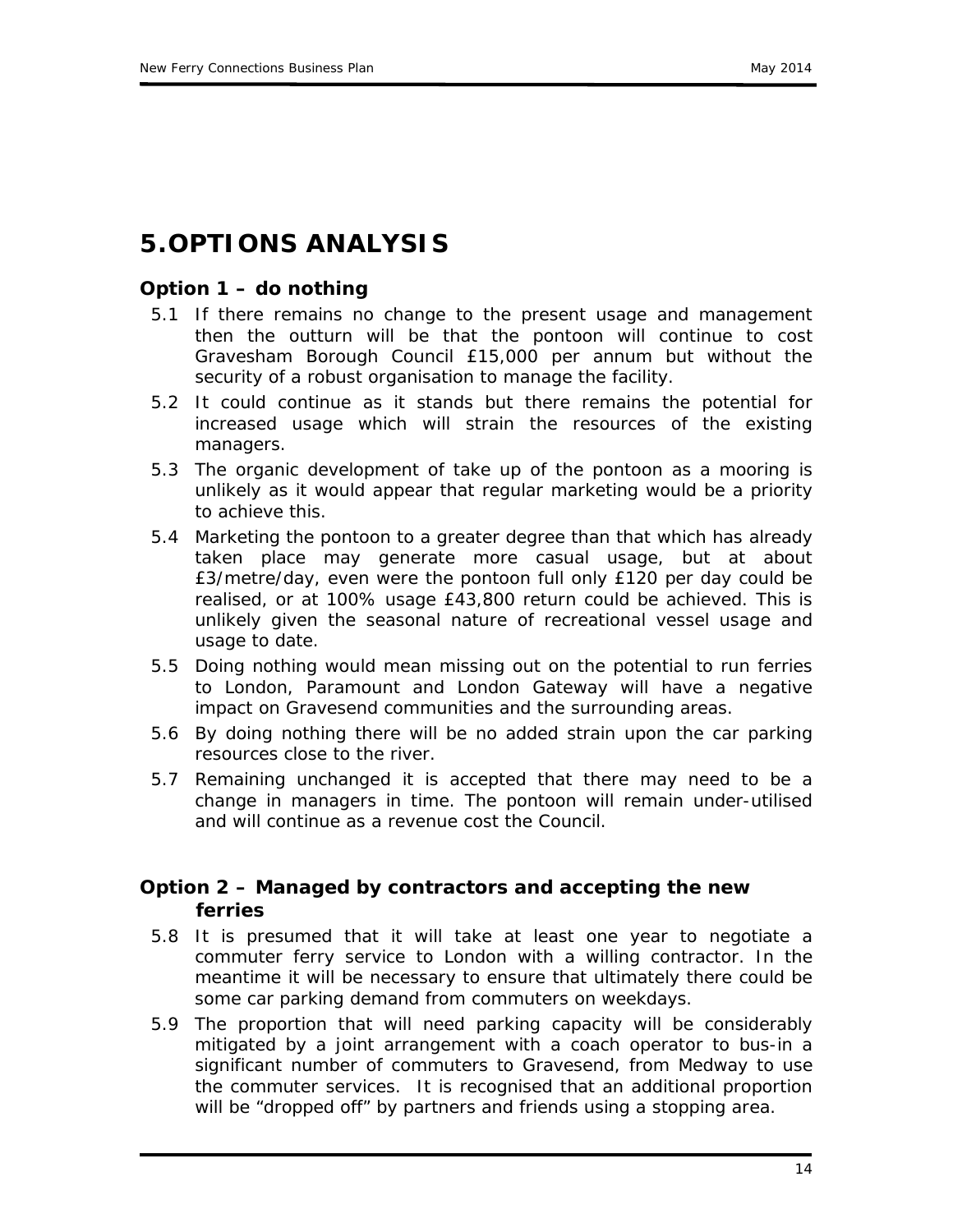- 5.10 The ferry link to London Gateway could be under way in a similar time frame. Presently with only 33 employees south of the Thames, this would be uneconomic at this time, but must be brought forward as part of the sustainable travel plan.
- 5.11 The development of the ferry link will depend upon GBC acting as facilitator of a relationship between a ferry provider and the Gateway. It is strongly recommended that introductions are made between the Gateway and a potential contractor, for example one which delivers ferry and tourism services within London.
- 5.12 The parking situation to accommodate the potential passengers for London Gateway should be based upon three peaks where those arriving will be parking whilst those leaving will not yet have left the port.
- 5.13 As the Gateway's enthusiasm for the ferry is based upon their need to provide a green transport plan, it seems likely that they could organise a car share or public transport access system, relieving this to some degree. It will be necessary however to consider that access times are not generally contemporary with rush hour frequency public transport.
- 5.14 It should be considered that there is the opportunity for the use of a scheduled coach service link to the pontoon as for those who are commuting to London.
- 5.15 Access to the pontoon early in the morning and late in evenings to service the Gateway ferry would be impossible on the present arrangement of opening the pontoon access door, presently in the gift of Riva. An automatic opening door triggered from a central point has been explored by GBC officers and appears economic. Simple code operated doors could be provided even more economically and could be activated by ferry crews and be provided to casual users for out-ofhours use upon payment of a mooring fee. The code should be regularly changed.
- 5.16 The present management team has attempted to market the pontoon to sailors and casual vessels with limited success. The outlets for their marketing information appear to be appropriate and the response remains disappointing. There is there no evidence that at infrequent "busy times" there will be insufficient capacity for the new ferry services. There is little evidence that at this time there is a case for extending the pontoon.
- 5.17 If pontoon management goes to tender, the successful tenderer may wish to carry out all aspects themselves. Alternatively, they may wish to sub contract day to day work to LRM. This is a decision for GBC to make, dependent on the tender submissions At this time it should be recognised that its main usages will be ferry provision with secondary usage being casual users.
- 5.18 Strategic management and marketing the pontoon to ferries and casual users should be through the commissioned contractor with a profit share agreement negotiated by the Council. This will allow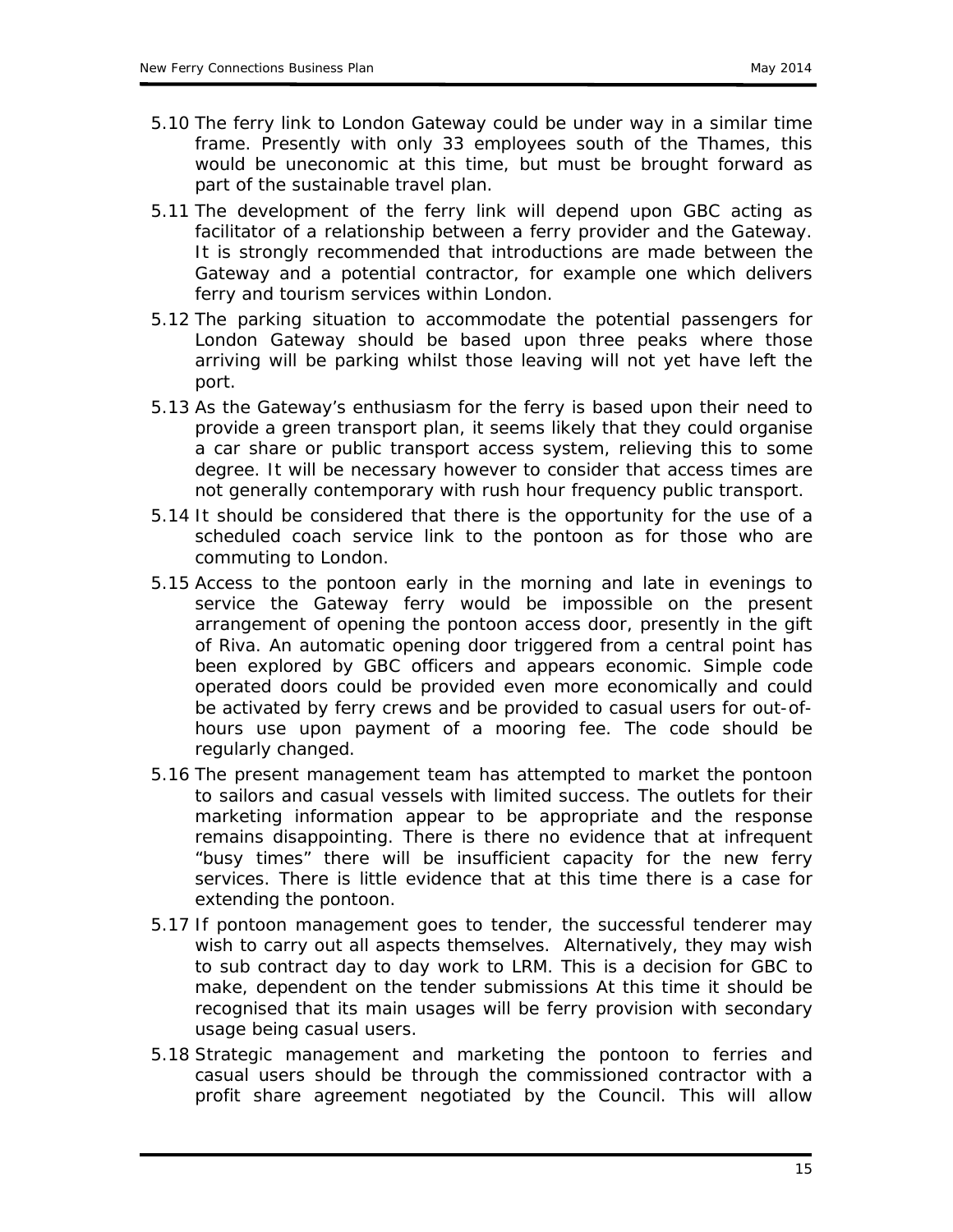contractors with strategic management and marketing experience and with an understanding of sailing, and moorings to keep promoting and managing the facilities. They will have the experience and understanding of the economics of the business to signal to the Council when to trigger an examination of adding a module to increase the mooring capacity.

- 5.19 The capital cost for modifying the gates could be less than £1,500, and revenue costs to LRM should remain the same (£15,000) but there will be some added costs to secure the services of the strategic contractor. This must be mitigated by the provision in the contract of a profit sharing clause. This will incentivise the contractor to increase the use of the pontoon by casual and ferry users.
- 5.20 It is impossible to estimate the surplus because the fees that may be paid by ferry operators cannot be established at this time.

#### *Option 3 – Increasing mooring capacity*

- 5.21 This option is similar to Option 1 except that there is greater capacity by either extending the pontoon or procuring additional moorings.
- 5.22 The cost of extending the pontoon is presently being explored by GBC. But it is our view that the investment should follow a significant increase in usage to evidence need. It would require that there were at least two new pile driven uprights to secure the new facility. This would require licensing from the Port of London Authority.
- 5.23 The type of extension would not have to reflect the current pontoon's design. It could be a standard system tailored to relate to the built pontoon, linking elements to allow passenger traffic between the new and existing pontoons, plus one or two new piles.
- 5.24 Extending the present pontoon to double its length would add up to 40 metres of mooring capacity (both sides of the pontoon) with a potential at approximately £3/m is similar to the present potential income, however there is little indication that sufficient increase in income could forthcoming.
- 5.25 An alternative suggestion could be the purchase of West Pier. This would provide overspill capacity but it is in poor condition. The cost of the site will depend upon the financial strength of the vendor at the time of approach.
- 5.26 It is difficult to justify in economic terms an extended pontoon at this time.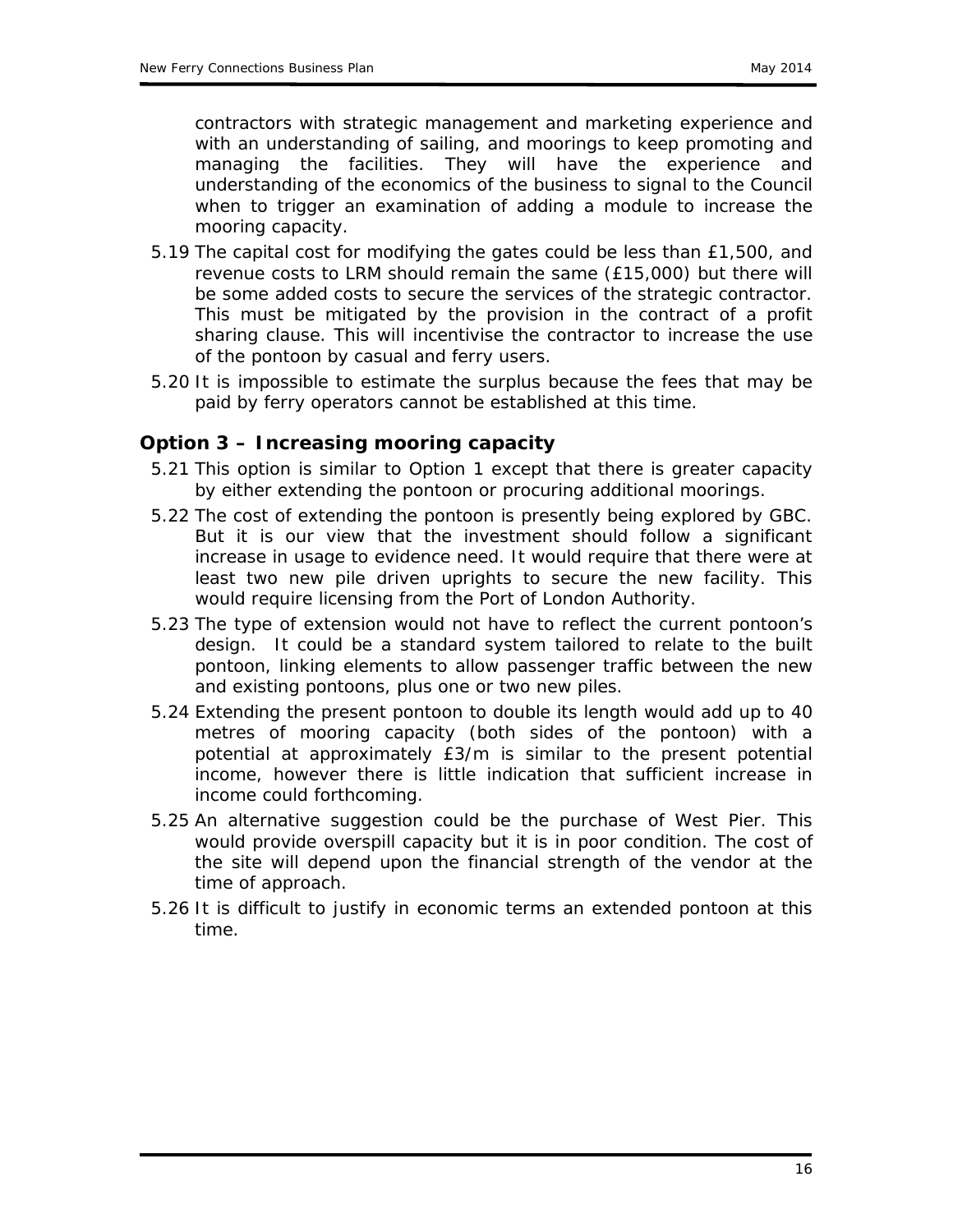# **6 CONCLUSIONS & RECOMMENDATIONS**

- 6.1 There is clearly a case for two new ferry services to operate from the Pontoon.
- 6.2 It is recommended that option 2 is adopted and that management and control are as suggested. This will have a cost that is neutralised by increased surpluses.
- 6.3 Emphasis for use of the pontoon should be shifted to ferry operation, with income from casual users secondary. Casual use should be promoted through GBC, its contractors and perhaps the TownCentric team with a dedicated budget from the Council for marketing the pontoon. Take up of capacity will be gradual.
- 6.4 GBC should work with potential service suppliers to develop ferry services to London and Paramount with additional services to London Gateway. As this service will be commercial and is not commissioned by GBC or partners the Council can act as honest broker for the new services. This must include departure fees charged to the operators of the ferries. An existing ferry provider has expressed interest, but other service providers have not expressed interest, however those who have tendered for the Gravesend-Tilbury ferry could be approached.
- 6.5 Links to scheduled coach service providers that service the pontoon should be developed to mitigate the impact on Gravesend. This should be put in place contemporaneously with the development of the new ferry routes.
- 6.6 Fees charged to casual users should remain unchanged at approximately £3/m. Larger pleasure vessels will be by negotiation.
- 6.7 The flexibility of the mooring resources in St Andrew's, the PLA buoys and the pontoon should allow for considerable traffic growth during the expansion period and the strategic contractors should advise GBC when the need to increase the pontoon length is required. There must be an economic case for this and a repayment on capital that is greater than any borrowing or opportunity costs.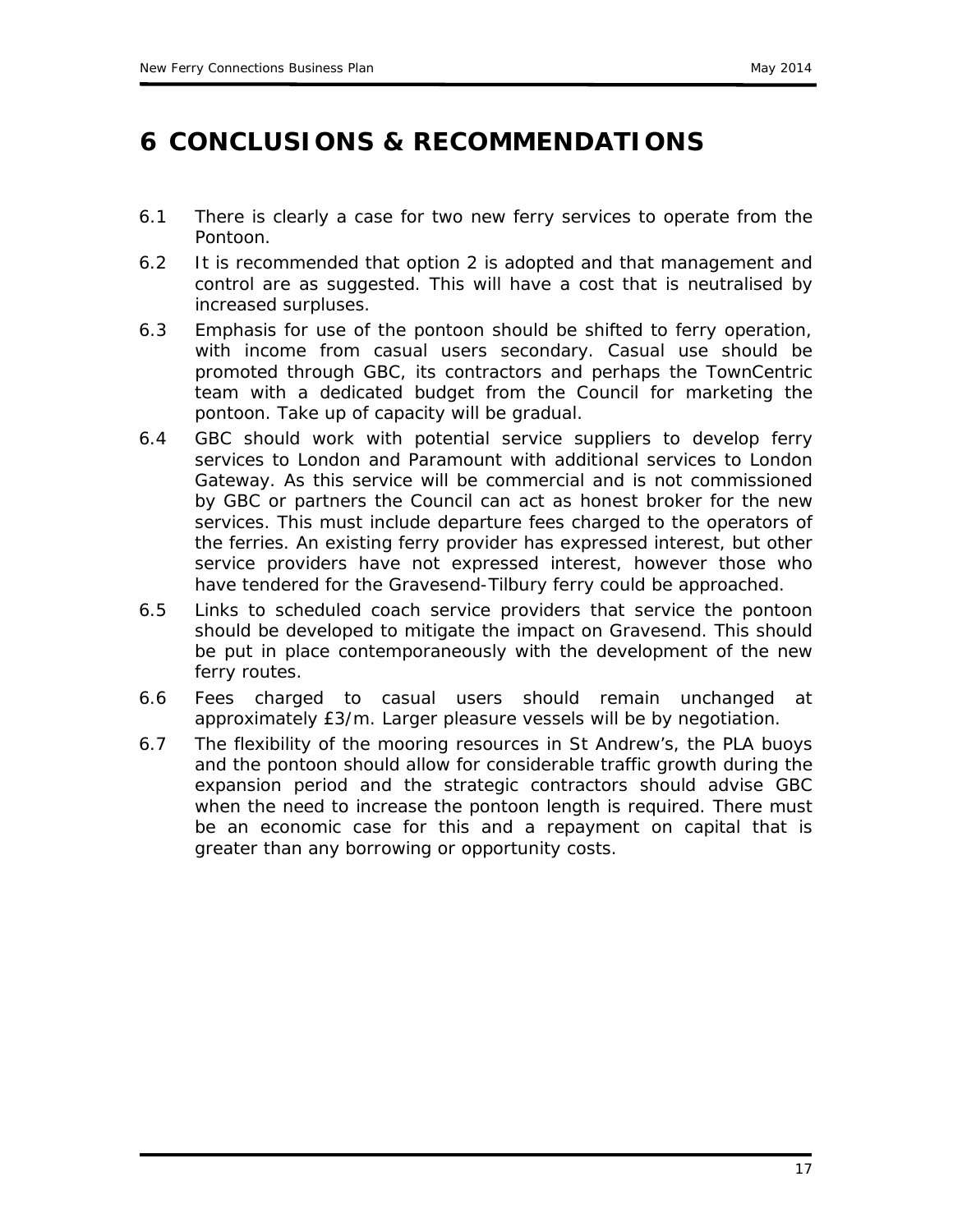# **APPENDIX 1 – TILBURY – GRAVESEND FERRY SCHEDULE 2014**

### *Gravesend – Tilbury (Monday - Saturday)*

| 0540 (from West Pier); | 1230: |
|------------------------|-------|
| 0610;                  | 1300: |
| 0645 (not Saturdays);  | 1330; |
| 0710;                  | 1400: |
| 0740;                  | 1505; |
| 0810;                  | 1530: |
| 0840;                  | 1600: |
| 0900:                  | 1630: |
| 1005:                  | 1700: |
| 1030;                  | 1730: |
| 1100;                  | 1800; |
| 1130:                  | 1830: |
| 1200:                  | 1900  |
|                        |       |

| Tilbury - Gravesend (Monday - Saturday) |                     |
|-----------------------------------------|---------------------|
| 0550;                                   | 1742;               |
| 0620;                                   | 1812;               |
| 0655 (not Saturdays);                   | 1910 (to West Pier) |
| 0725;                                   |                     |
| 0800;                                   |                     |
| 0850;                                   |                     |
| 0910 (to West Pier);                    |                     |
| 1015;                                   |                     |
| 1042;                                   |                     |
| 1112;                                   |                     |
| 1142;                                   |                     |
| 1212;                                   |                     |
| 1242;                                   |                     |
| 1312;                                   |                     |
| 1342;                                   |                     |
| 1410(to West Pier);                     |                     |
| 1515;                                   |                     |
| 1542;                                   |                     |
| 1612;                                   |                     |
| 1642;                                   |                     |
| 1712;                                   |                     |
|                                         |                     |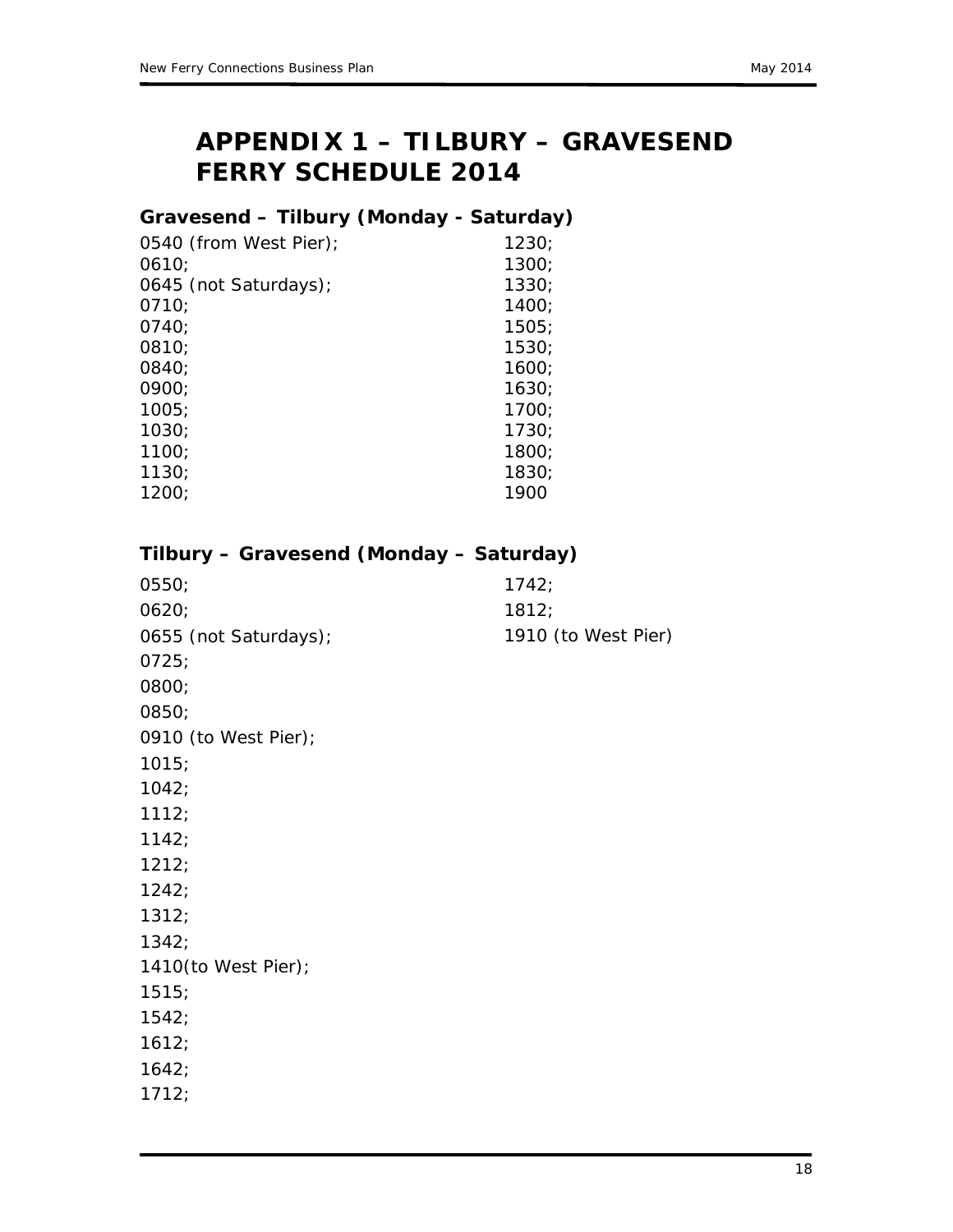# **APPENDIX 2 – PRESENT FINANCIAL TABLES**

### *Table 1*

| <b>INCOME:</b>                                                                                          |                        |                                                               |                    |                                         |   |           |
|---------------------------------------------------------------------------------------------------------|------------------------|---------------------------------------------------------------|--------------------|-----------------------------------------|---|-----------|
|                                                                                                         |                        |                                                               |                    |                                         |   |           |
| Source of income                                                                                        | Cost per<br>Night/Stay | <b>Number of visits</b>                                       |                    | <b>Accrued Value of</b><br><b>Visit</b> |   |           |
| Private leisure craft @ £30 per night:                                                                  | £30.00                 | 56                                                            | E                  | 1,680.00                                |   |           |
| Commercial vessels (invoiced) @ £30 per<br>stay:                                                        | £30.00                 | 15                                                            | E                  | 450.00                                  |   |           |
| Private Thames barges @ £30 per night                                                                   | £30.00                 | 5                                                             | £                  | 150.00                                  |   |           |
| Charter craft x 3 periods:                                                                              |                        | 3                                                             | $\pmb{\mathsf{f}}$ | 715.49                                  |   |           |
| Waverley (Paddle Steamer) from Sept 28-<br>October 13th berthing including waste<br>disposal and water: |                        | 16 days                                                       | $\mathbf{f}$       | 3,567.57                                |   |           |
| <b>Sub-Total</b>                                                                                        |                        |                                                               | £                  | 6,563.06   £                            |   | 6,563.06  |
|                                                                                                         |                        |                                                               |                    |                                         |   |           |
| Gravesham BC pay a subsidy of £1250 per<br>month                                                        |                        |                                                               |                    |                                         | £ | 15,000.00 |
|                                                                                                         |                        |                                                               |                    |                                         |   |           |
| <b>Total Income</b>                                                                                     |                        |                                                               |                    |                                         | £ | 21,563.06 |
|                                                                                                         |                        |                                                               |                    |                                         |   |           |
|                                                                                                         |                        |                                                               |                    |                                         |   |           |
| <b>Total visits in excess of Tilbury Ferry</b>                                                          |                        | <b>79 Casual visits</b>                                       |                    |                                         |   |           |
|                                                                                                         |                        | 16 days of<br><b>Waverley</b>                                 |                    |                                         |   |           |
|                                                                                                         |                        | <b>Use by Tilbury</b><br>Ferry 25 services,<br><b>Mon-Sat</b> |                    |                                         |   |           |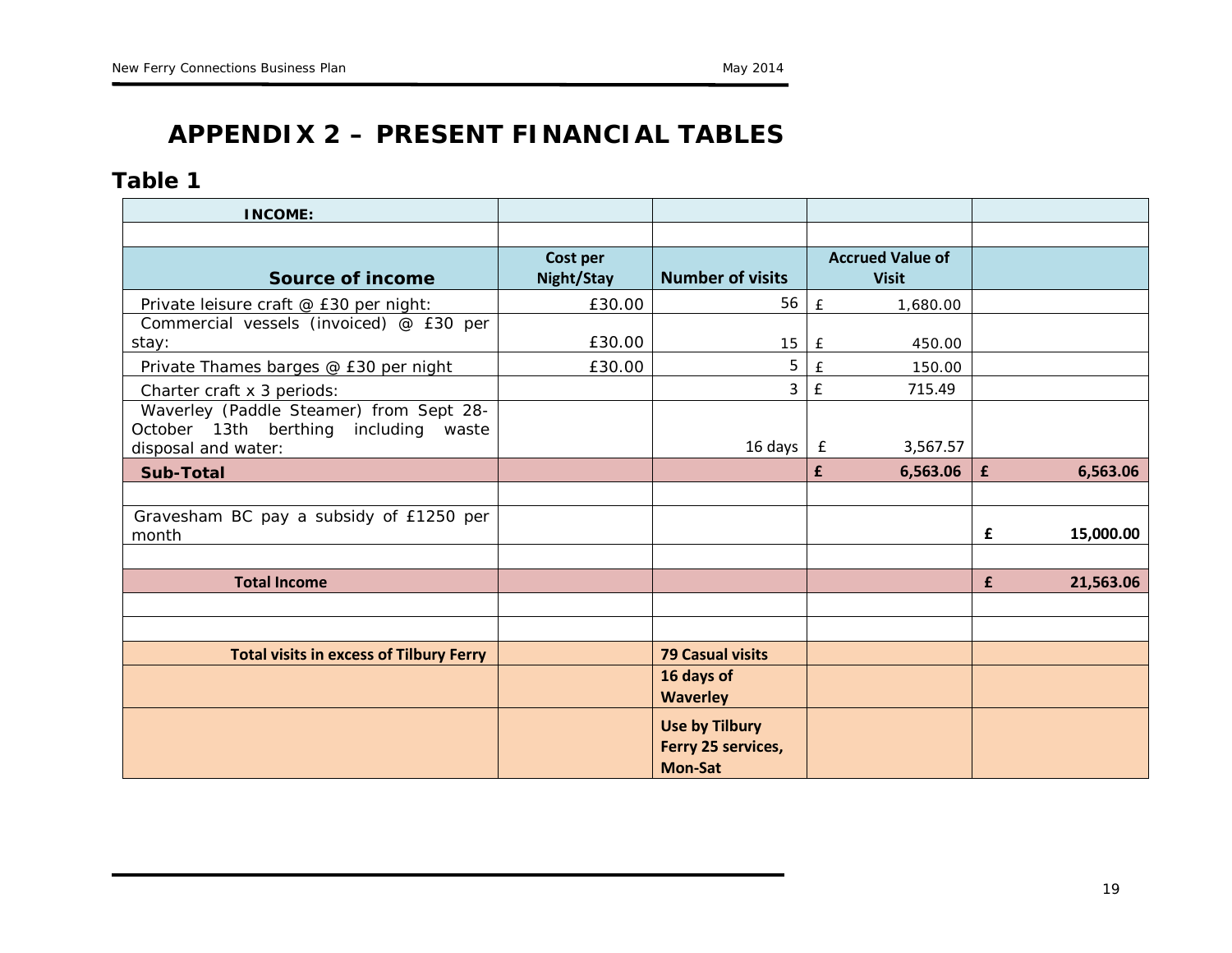### *Table 2*

| <b>Costs of servicing pontoon</b>              |                |               |
|------------------------------------------------|----------------|---------------|
| Electricity paid to Culinary Solutions (Riva): | (E 1,650.00)   |               |
| Water paid to Culinary Solutions (Riva):       | 500.00)<br>(£  |               |
| Management fees:                               | (E 2,400.00)   |               |
| Accountancy:                                   | (£<br>580.00)  |               |
| Office Expenses:                               | (£<br>800.00)  |               |
| Pontoon Supervision:                           | (E 800.00)     |               |
| Banner:                                        | (E)<br>180.00) |               |
| Bank charges:                                  | (E)<br>200.00) |               |
| <b>Total Expenditure</b>                       |                | (E 7, 110.00) |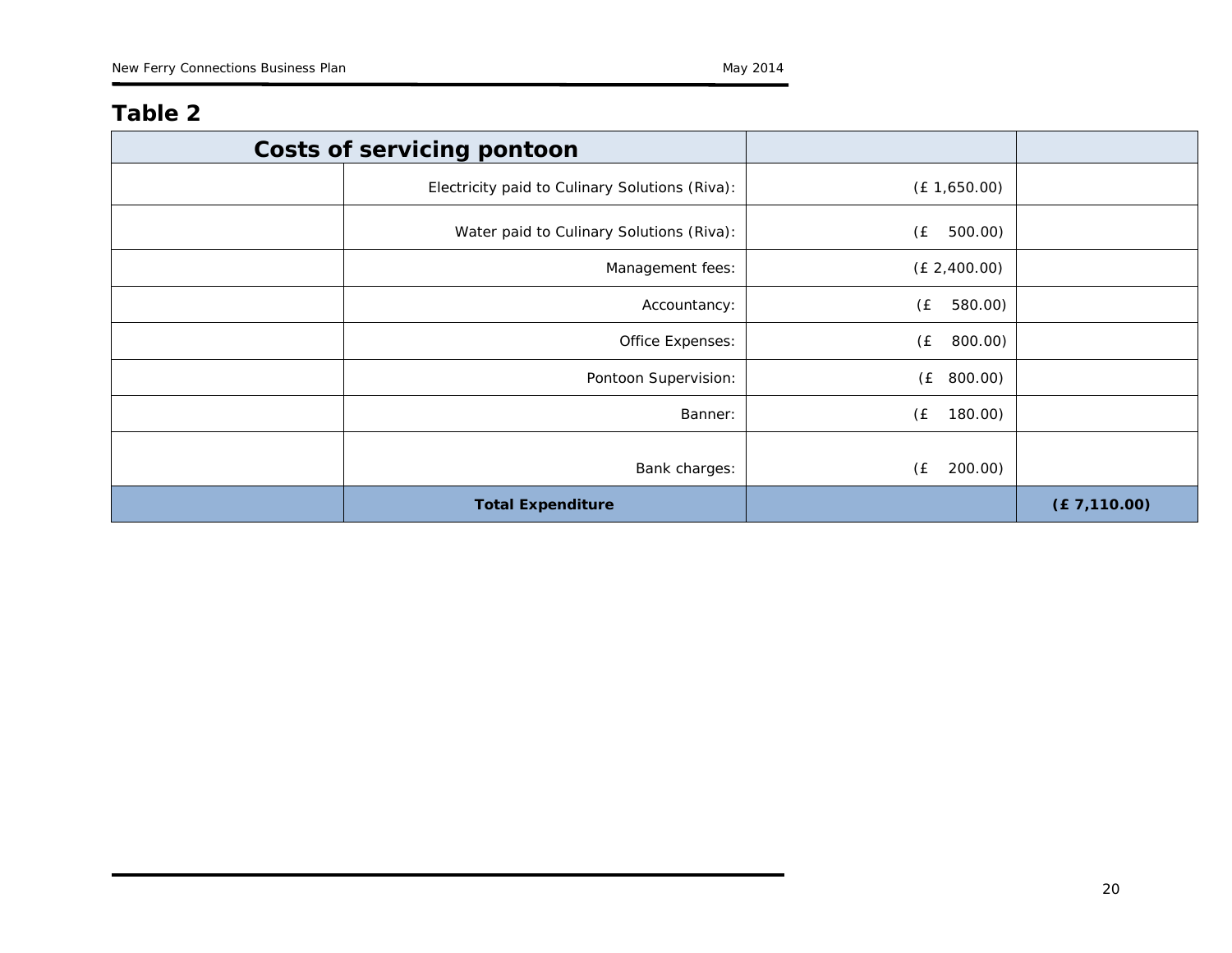# **Appendix 3**

#### **THIS PAGE IS DELIBERATELY BLANK**